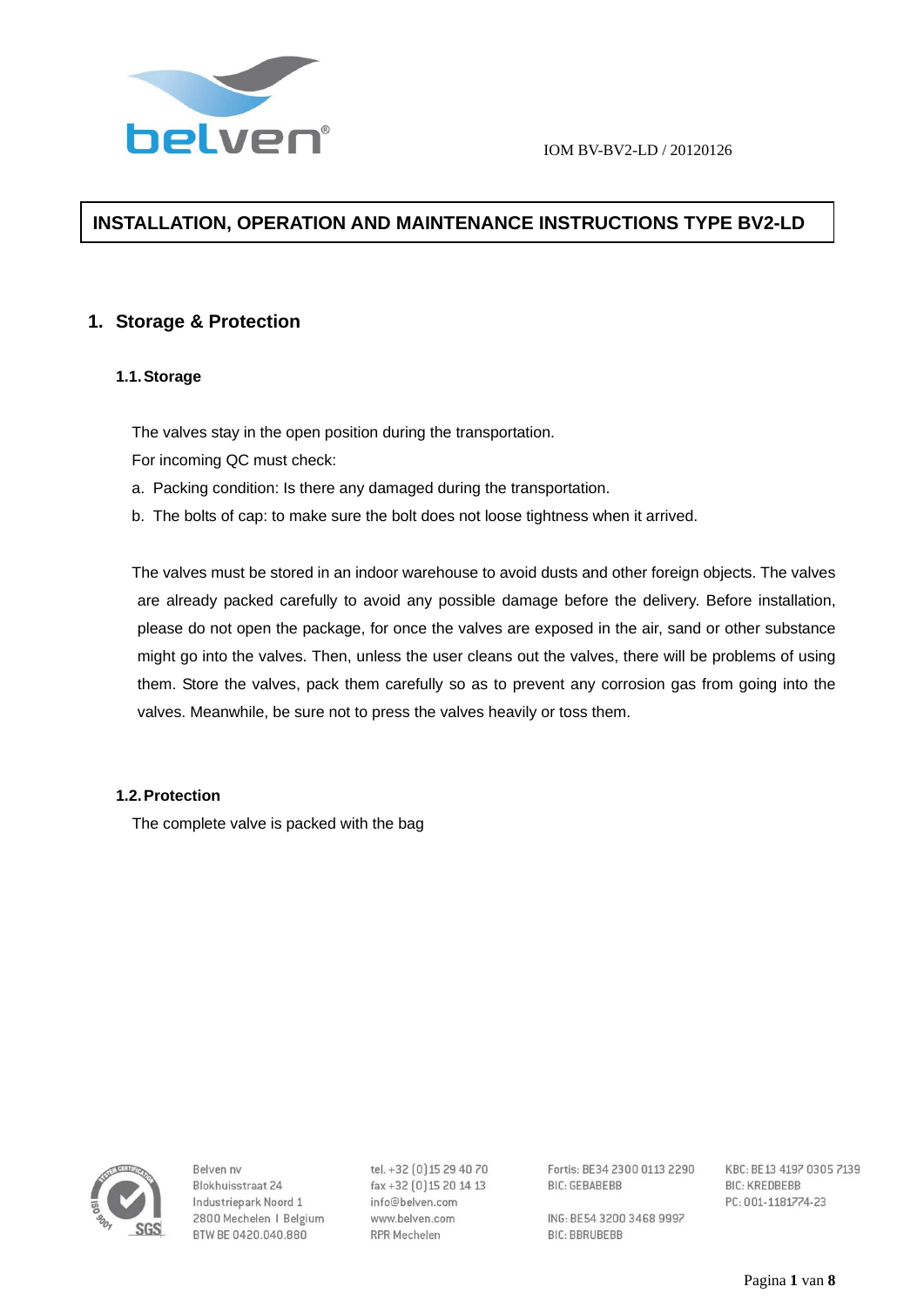

# **2. Installation**

# **2.1. Warning Precautions**

Make sure the valve pressure can fulfill the requirement of the pipe equipment. The valves have our marking on them with the details for the size and pressure.

Tests and inspections of the open and close valve are necessary to see whether the ball is in the correct position or there is any trouble for the open/close.

# Fluid thermal expansion:

Pressure, built-up in the body cavity by heating volatile fluid, can damage the seats or the ball. The hole in the ball beneath the stem slot can equalize pressure between body cavity and the line when valve in the open position. An optional internal pressure equalizing hole drilled in upstream side of ball is suggested for certain applications e.g. ammonia, chlorine, LPG, for pressure equalization when valve in the close position.

# Fire safe condition:

If the risk of fire is an issue, we recommend to select a fire-safe valve instead of our standard BV3. Contact our sales department for further details.

# Throttling service:

Ball valves are generally not recommended for throttling service, where both the fluid flow and the leading edge of the ball can damage or deform the resilient ball seats causing leakage. High fluid velocity or the presence of solid particles in suspension will further reduce seat life in throttling applications.

Do not open the valve while it is bearing pressure. The valve is not equipped with pressure access device. User should check it by other method through its piping system.

Do not touch the surface of valve on high temperature.



.

Relven ny Blokhuisstraat 24 Industriepark Noord 1 2800 Mechelen | Belgium BTW BE 0420.040.880

tel. +32 [0] 15 29 40 70 fax+32 [0] 15 20 14 13 info@belven.com www.belven.com **RPR Mechelen** 

Fortis: BE34 2300 0113 2290 **BIC: GEBABEBB** 

ING: BE54 3200 3468 9997 **BIC: BBRUBEBB**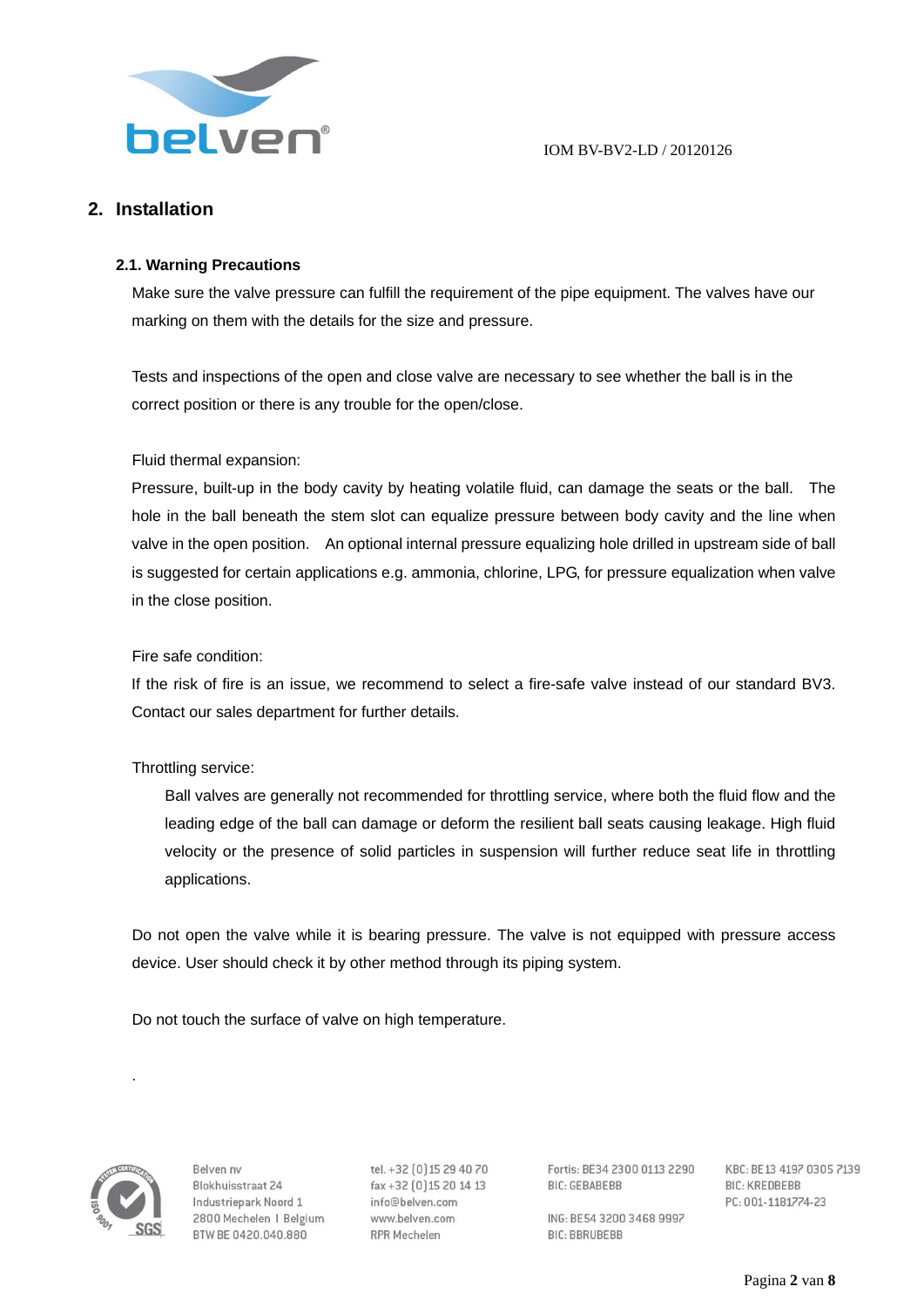

# **2.2. Installation Procedures**

### A) Handling

During the ball valve installation, it must follow the procedure to hold at the both sides of the body.

#### B) Cleaning

Even the valves were transported under a clean environment, pipefitter must check if there are any foreign particles or dust inside the bore. If yes, clean it before installation. The valves may be cleaned by water or compressed air. For cleaning, first put the valve bore perpendicular to the ground and clean. Ensure all the dusts can be removed from the bore. Then check and clean all the connecting pipe bore and connection area. No flush, rust and foreign bodies are allowed to avoid the blocking and leakage.

#### C) Valve Installation

Do not concentrate the pressure from the pipeline and stress on the connecting area of body and cap. It will cause the deformations and leakages, the ball, seat, and stem will stick, leaking, and damaged.

- 1.1.Before installation, clean ball valve and pipe fitting up to remove any dusts or foreign object or any tiny metal chips.
- 1.2.Check if the threaded type of ball valve is the same as it of pipe.
- 1.3.Our BSP thread is standard ISO 228 and should be sealed with a flat seal
	- For threads according to other standards : Wrap tap seal or other sealing material around threads of pipe  $2 - 3$  circles...
- 1.4.Hold end cap of valve with wrench and hold pipe end tightly with pipe wrench. Rotate pipe by clockwise until they joint tightly.
- 1.5. After installation finished. Apply soap bubbles on the joint points to check if the pipeline is sealed properly.

See drawing on next page.



Relven ny Blokhuisstraat 24 Industriepark Noord 1 2800 Mechelen | Belgium BTW BE 0420.040.880

tel. +32 [0] 15 29 40 70 fax+32 [0] 15 20 14 13 info@belven.com www.belven.com **RPR Mechelen** 

Fortis: BE34 2300 0113 2290 **RIC-GERARERR** 

ING: BE54 3200 3468 9997 **BIC: BBRUBEBB**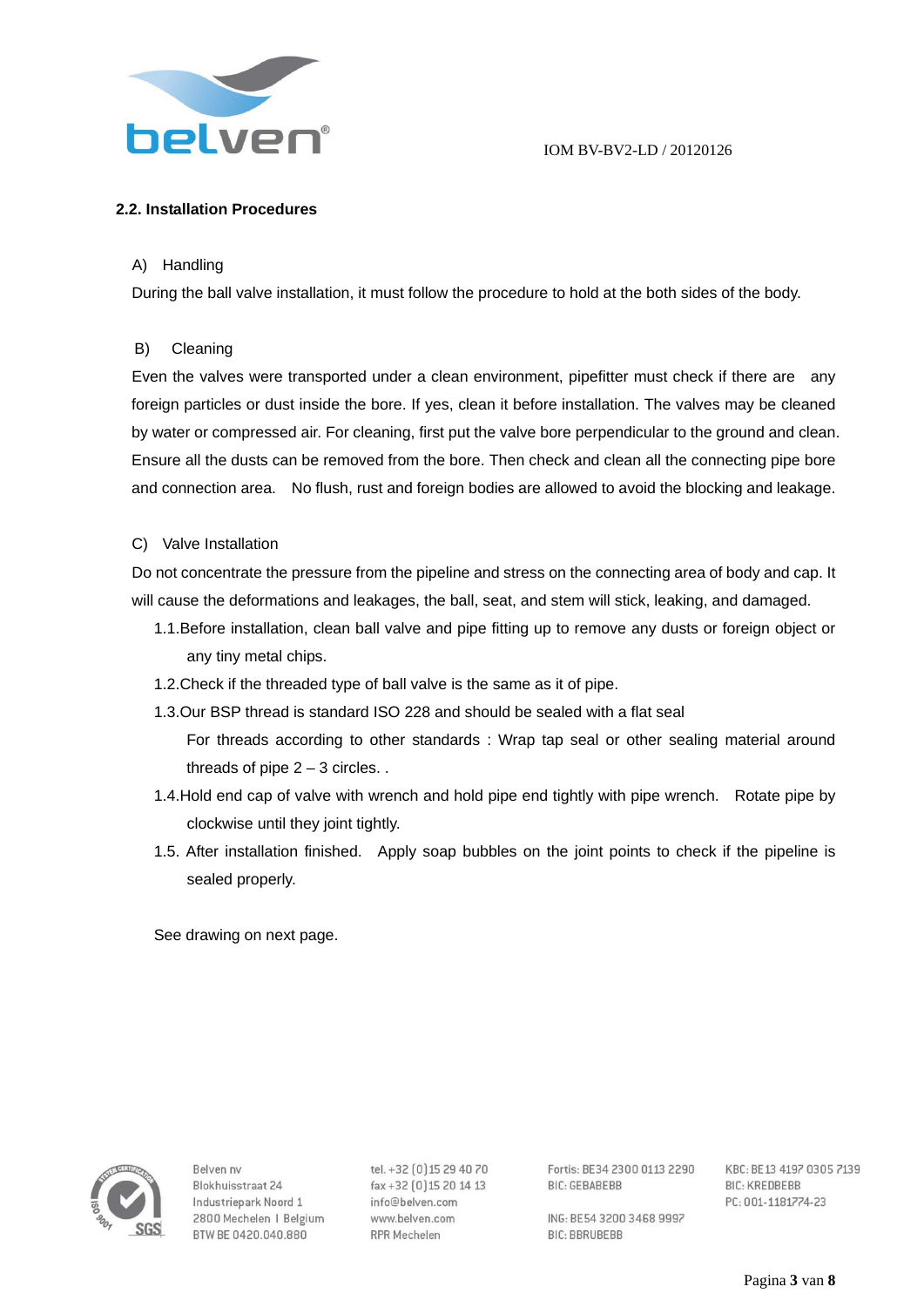



# System hydrostatic test

Before delivery the valves are tested 1.5 times the allowable pressure at ambient temperature in open position. After installation the piping system may be subject to system tests, as condition does not exceed the allowable pressure.



Belven nv Blokhuisstraat 24 Industriepark Noord 1 2800 Mechelen | Belgium BTW BE 0420.040.880

tel. +32 [0] 15 29 40 70 fax+32 [0] 15 20 14 13 info@belven.com www.belven.com **RPR Mechelen** 

Fortis: BE34 2300 0113 2290 **BIC: GEBABEBB** 

ING: BE54 3200 3468 9997 **BIC: BBRUBEBB**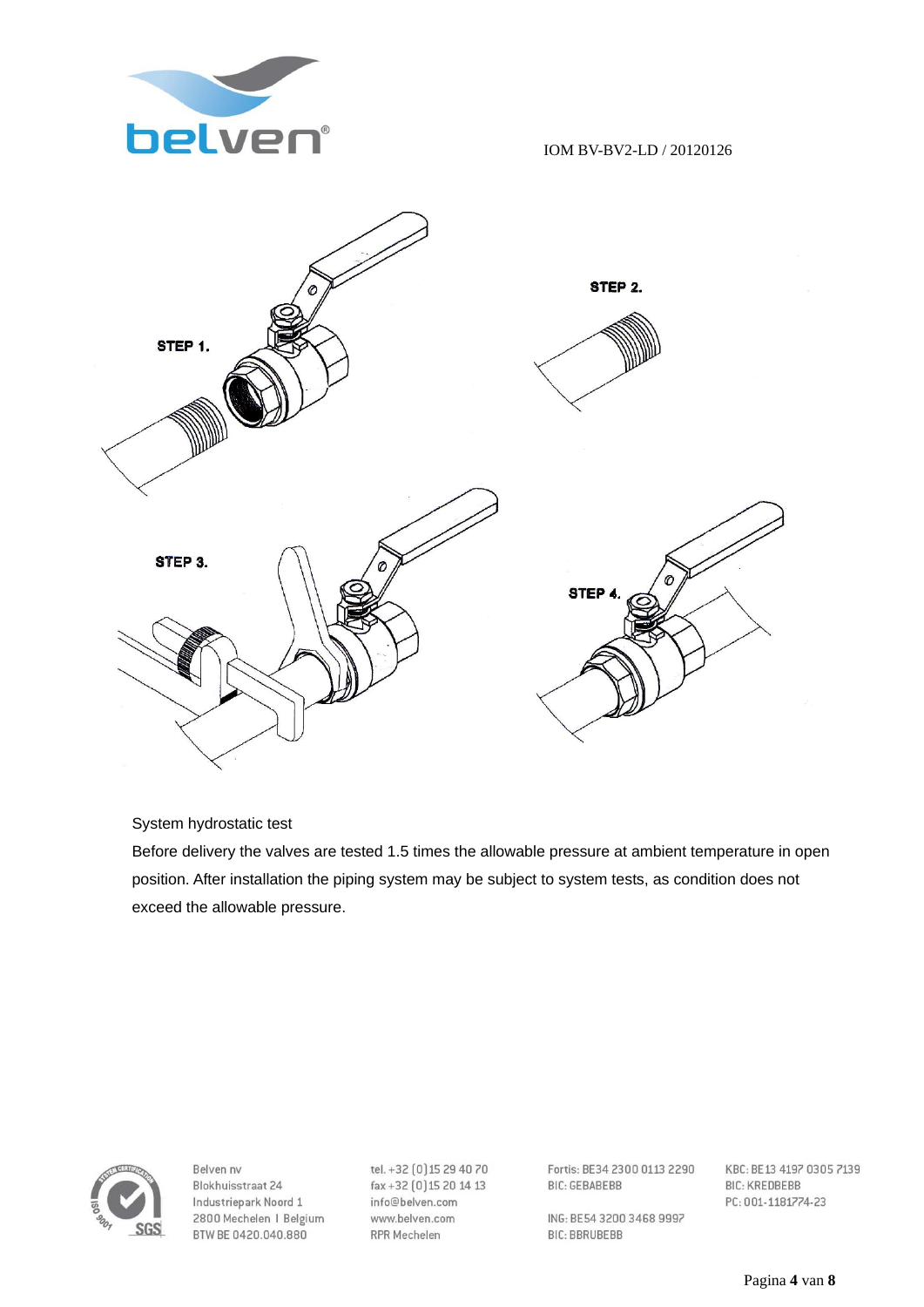

# **3. Operation & Maintenance**

#### **3.1. Operation**

Please make sure that all wetted parts of the valve are suitable for the fluid. The material of all valve parts are indicated on our datasheet and drawing.

Use the valve in completely open or closed position. Avoid half open or half closed position, this will damage the seats and will shorten the life cycle of the valve. Any unsuitable operation action will cause leaking or other problems.

Do not use the extension lever for opening/closing the valve.

Any unsuitable operation will cause the leaking or other problems.

For manual operation, shift the handle in counter clockwise direction for close and clockwise for opening. If the handle is parallel to the flow direction, the valve is open. If the handle is right-angled to the flow direction, the valve is closed. When the valve is operated with removable handle, the user should ensure the position of the valve whether open or close. There is sign at the top of stem for double "D" type stem.





Relven ny Blokhuisstraat 24 Industriepark Noord 1 2800 Mechelen | Belgium BTW BE 0420.040.880

tel. +32 [0] 15 29 40 70 fax+32 [0] 15 20 14 13 info@belven.com www.belven.com **RPR Mechelen** 

Fortis: BE34 2300 0113 2290 **BIC: GEBABEBB** 

ING: BE54 3200 3468 9997 **BIC: BBRUBEBB**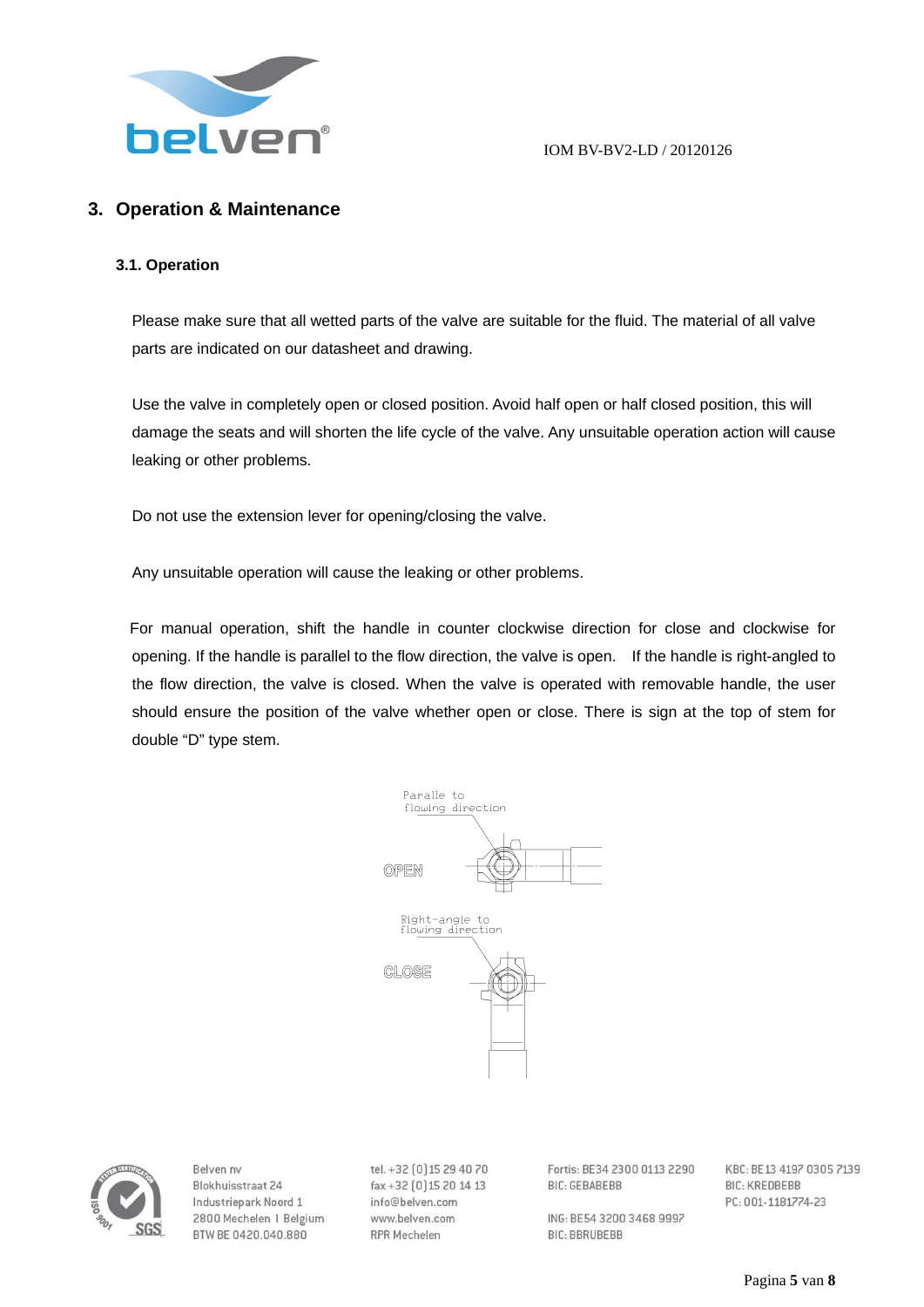

### **3.2. Maintenance**

The valve has to be periodically checked to make sure of its proper operation. A higher checking frequency is recommended when the valve is working under extreme conditions. For a correct function of the valve it is suggested to open/close it at least twice a year.

#### Disassembly

Body and end cap are mounted together very tightly. Because disassembly and re-assembly costs a lot of time it is commercially more interesting to replace the complete valve. If valve has to be disassembled please follow below instructions :

- a. Please check if the spare kits of the valves are available. If not, do not disassemble the valve.
- b. To dismantle the valve must follow the procedure and drawings below.
- c. Make sure there is no fluid left inside valve before disassembly. The correct position to store the valves is to put the flange end on cardboard or a wooden pallet on a stable platform or ground.
- d. To dismantle the valve body(item 1) and end cap(item2), rotate the end cap with a pipe wrench. Dismantle the ball carefully to avoid the seat retainer fall down from end cap.
- e. To take ball out, it is necessary to turn the ball in the close position.





Relven ny Blokhuisstraat 24 Industriepark Noord 1 2800 Mechelen | Belgium BTW BE 0420.040.880

tel. +32 [0] 15 29 40 70 fax+32 [0] 15 20 14 13 info@belven.com www.belven.com **RPR Mechelen** 

Fortis: BE34 2300 0113 2290 **BIC: GEBABEBB** 

ING: BE54 3200 3468 9997 **BIC: BBRUBEBB**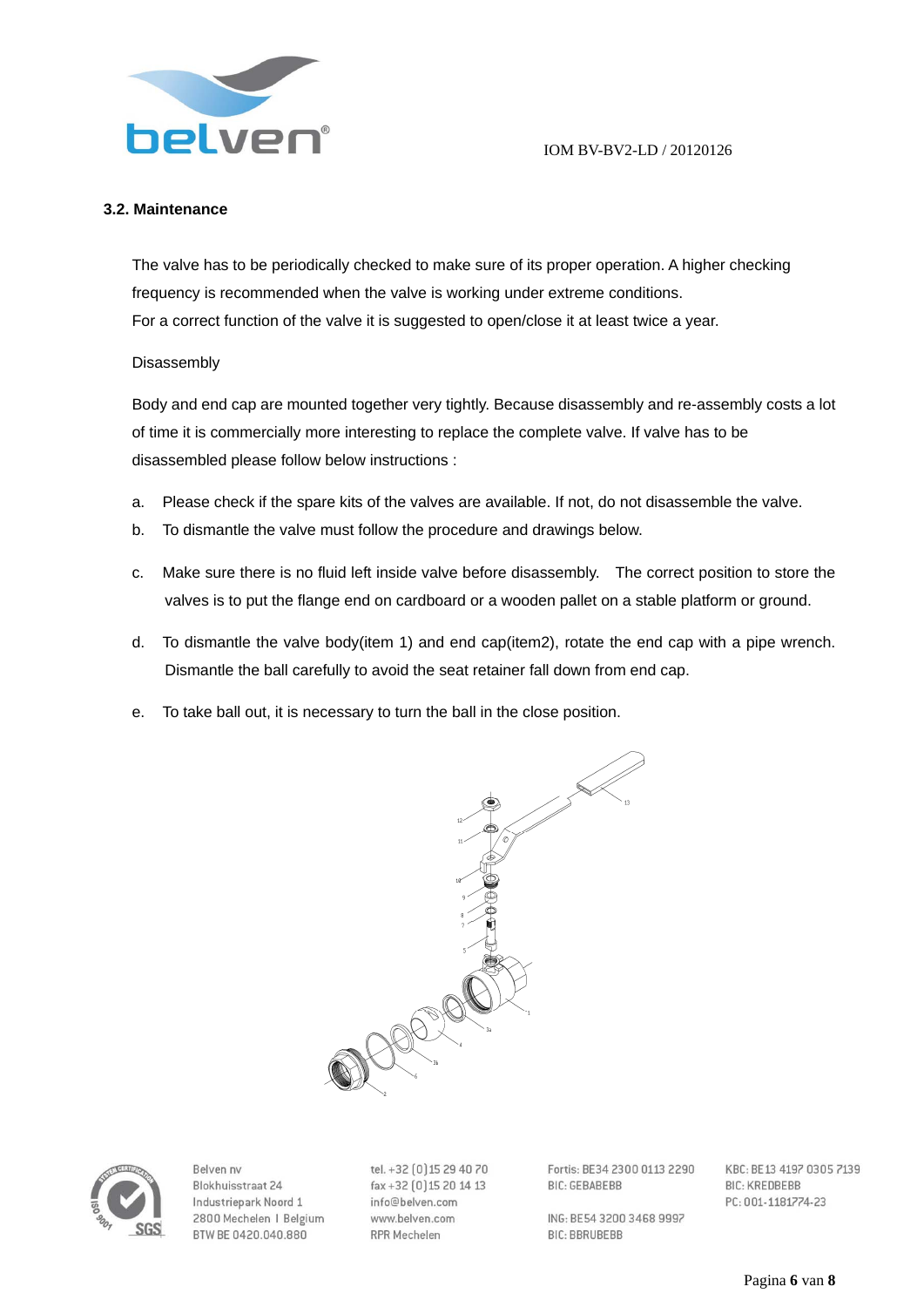

Parts inspection, maintenance, and replacement:

- a. Check if the surface of ball is scraped. Use the PT for inspection if necessary. If there is any damage on the surface, find out the cause such as the dirt fluid…etc. To avoid the damage factors in the best way.
- b. If the ball surface is damaged, check if it locates at the contacting area of ball and ball seat? If so, the ball must undergo a fine milling. If it is damaged heavily, and cannot be repaired, then replace with a new ball.
- c. If the scraped area is not at the location described in the item b above, it is necessary to re-fine milling the damage area again. Otherwise, the ball will damage the soft seat during the open and close operation or it will dig out the ball seat and cause serious leakage.
- d. To inspect the surface of soft seat, if it has any scrape mark, concave, dusts (including weld dregs, iron bit, sands…etc.), abrasion, abnormal press scrape, or a tiny scrape. Usually, the scrape mark and damage by dusts will occur the same time as ball damaged. It is the cause for leakage. If leakage occur before repairing, then suggest changing a new soft seat (PTFE or RPTFE). The mark from press or fine scrape is happen in an abnormal operation pressure. It must reconsider to choose the right valve.
- e. The gland packing must be replaced by the new parts after dismantling the valve. The gland packing is of PTFE, Grafoil or PTFE + Glass Fiber. The material of new packing must be the same as the old one. To tight the gland nut, please see below torque data.

| <b>SIZE</b>  | $N-m$ |
|--------------|-------|
| 1/4" or 3/8" | 8     |
| 1/2"         | 8     |
| 3/4"         | 17    |
| 1"           | 24    |
| $1 - 1/4"$   | 24    |
| $1 - 1/2"$   | 60    |
| 2"           | 60    |

#### **Torque data of packing gland**



Relven ny Blokhuisstraat 24 Industriepark Noord 1 2800 Mechelen | Belgium BTW BE 0420.040.880

tel. +32 [0] 15 29 40 70 fax+32 [0] 15 20 14 13 info@belven.com www.belven.com **RPR Mechelen** 

Fortis: BE34 2300 0113 2290 **BIC: GEBABEBB** 

ING: BE54 3200 3468 9997 **BIC: BBRUBEBB**